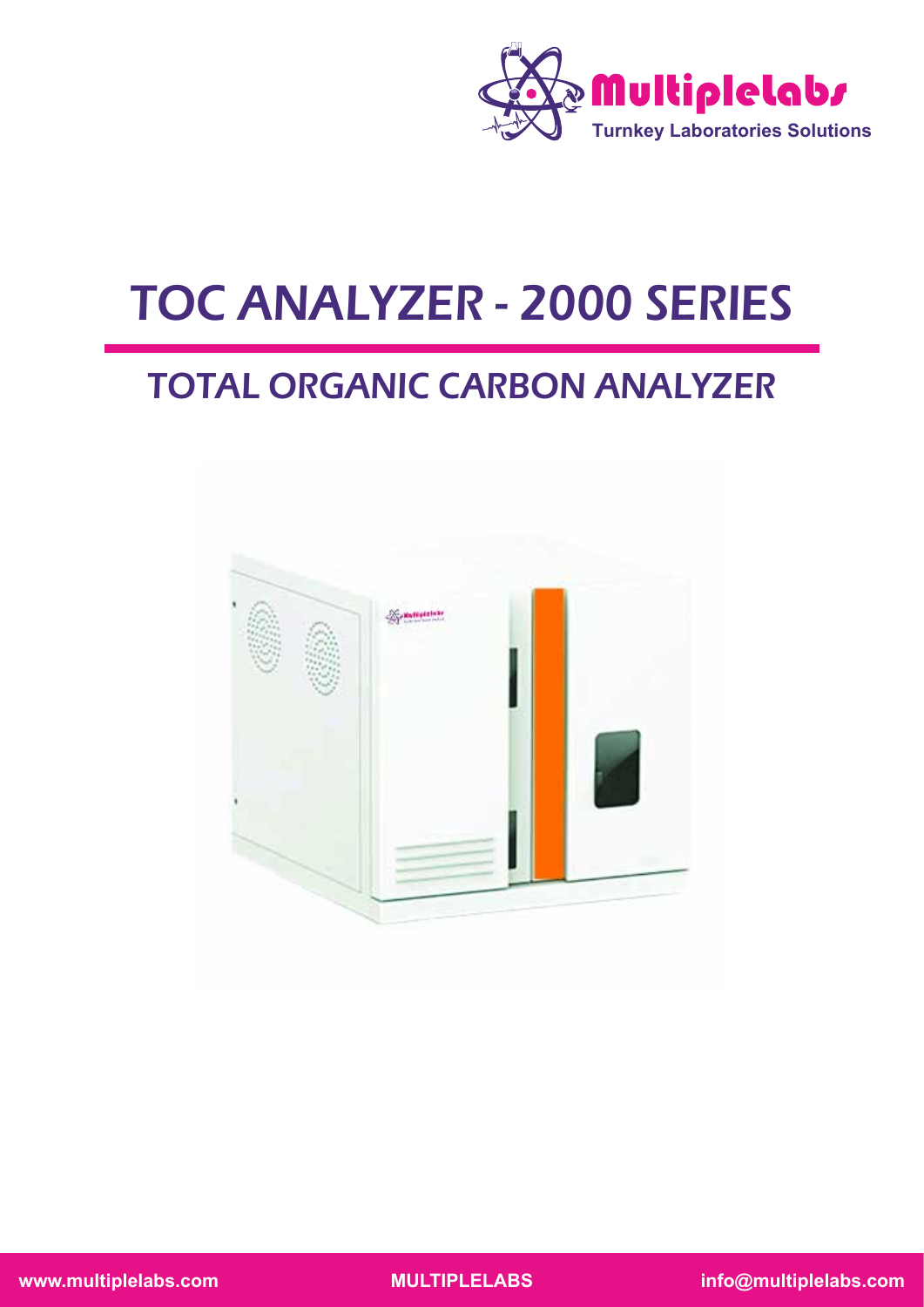

# **FEATURES**

- Signal management system with our own patent law which has great advantages of online setting, real-time monitoring, self-testing flow rate control to ensure high performance and safe operation. •
- Low current system design also ensures operation safety. •
- Different temperature setting for various samples ensures complete sample digestion so as to get more accurate measuring data, outstanding particle handling capability and capable to handle small sample volumes.
- Adjust cooling module power according to sampling volume which improves drying performance to ensure dry gas into the detector.
- Automatic leak check system to avoid operation mistakes and improve instrument performance, so as to ensure operation safety and instrument's safety.
- Flow rate controlling system to avoid any effect caused by flow rate fluctuation which ensures accurate data.

TOC detector the 24 bits data solution extends monitoring range. Controlling system with 32bin processing greatly improves performance. •



**02**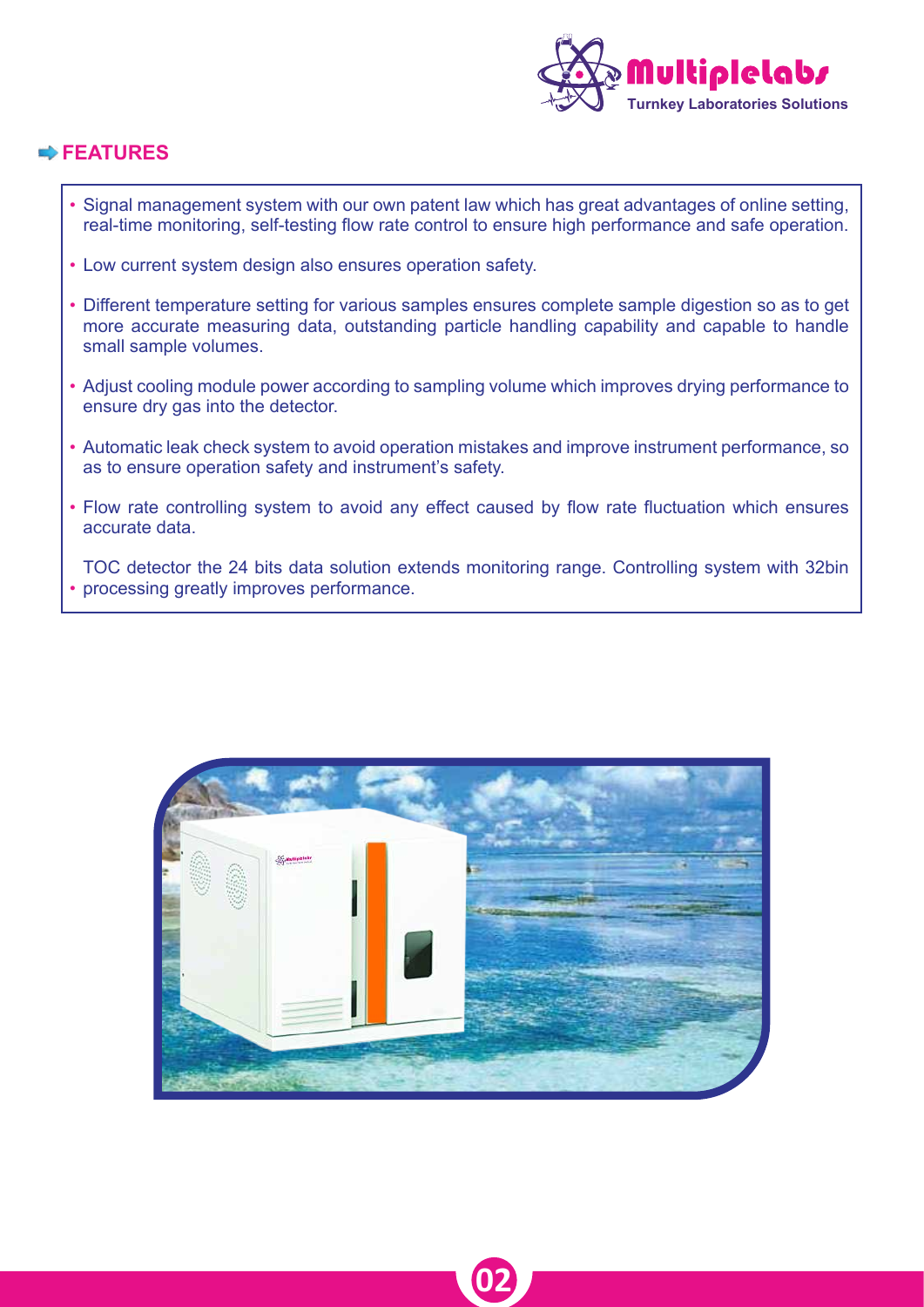



# **GENERAL**

- TOC (Total Organic Carbon), which directly shows the total organic content is regarded as a key factor to evaluate the pollution potential of organic compound in water.
- After 3 years research and development, successfully launch our new product: patent laws, our TOC can meet requirements for application in water analysis, environment monitoring, pharmaceutical production, quality control, processing control, etc.
- So far launch 2 models TOC-2000 (Catalytic combustion oxidation) (Wet chemical oxidation by UV ) which are widely used for quality control of drinking water, industrial water, sewage and waste water, meanwhile, it has wide application in monitoring of River, Lake, Sea and surface water.

**03**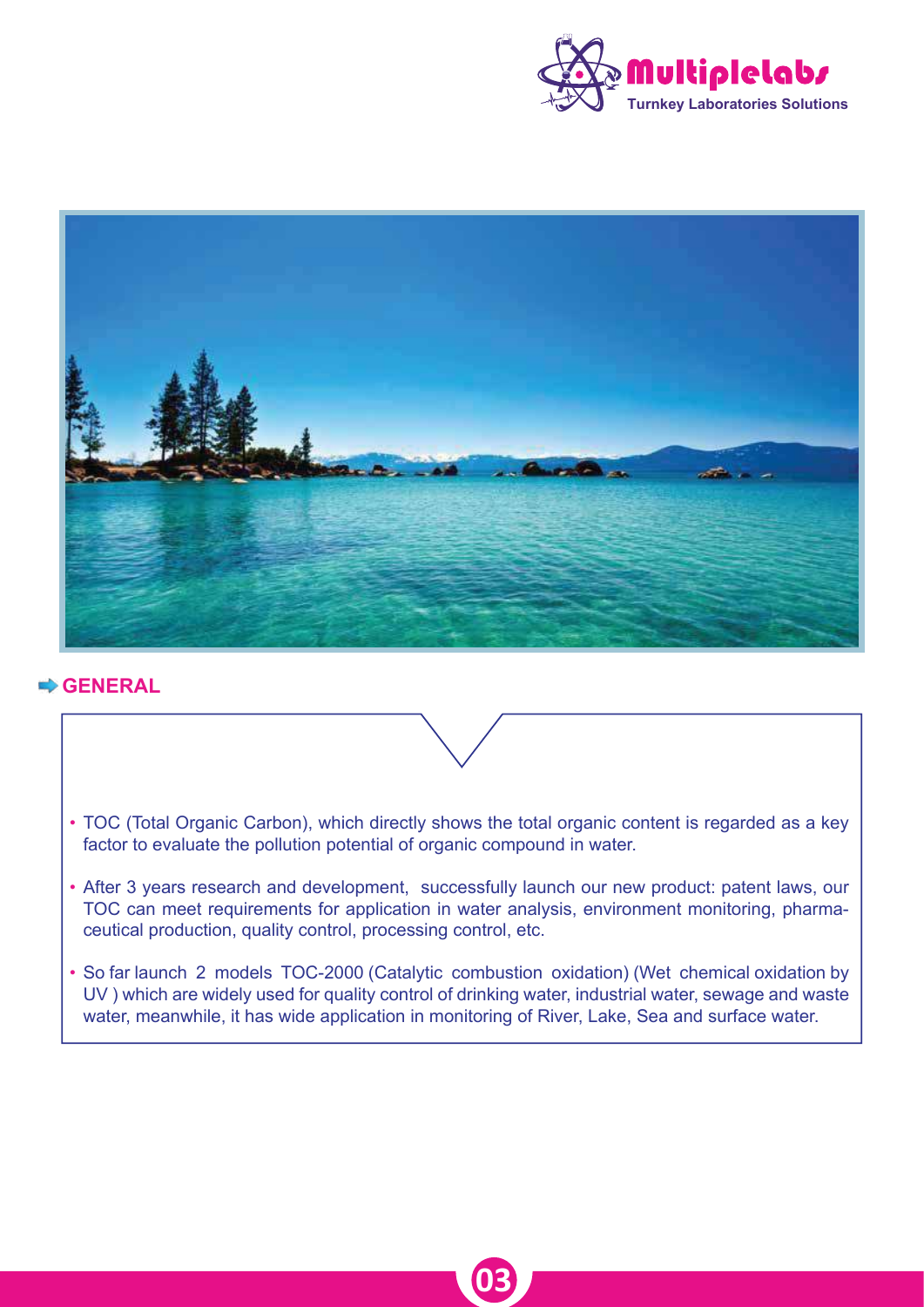





**04**